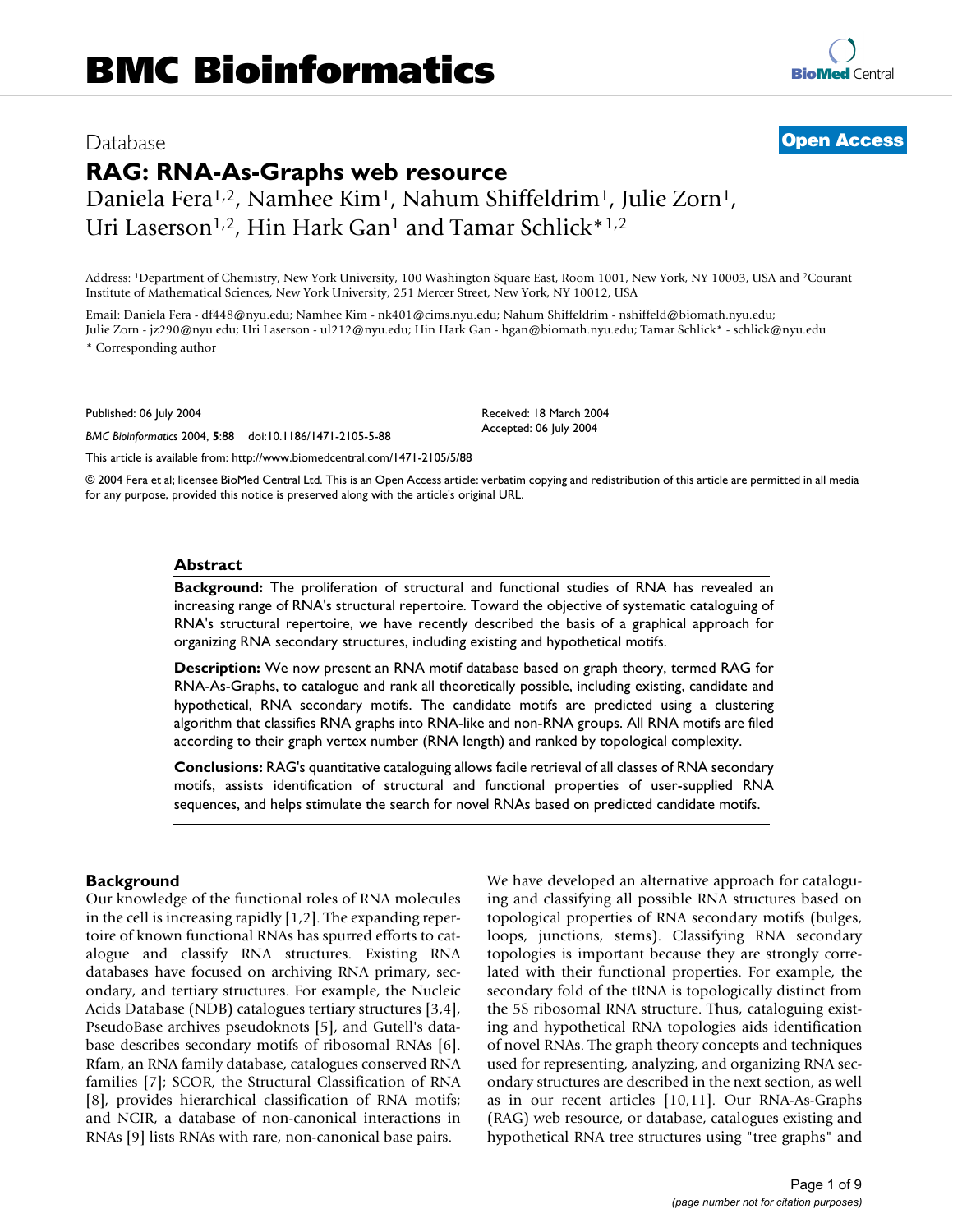general RNA structures, including trees and pseudoknots, using "dual graphs". Since any RNA graph is characterized by the number of vertices (*V*) and the connectivity topology, we use these two basic RNA properties to quantitatively organize and archive existing and hypothetical RNA motifs. Most significantly, we now provide information about candidate novel RNA topologies, or motifs having topological properties similar to existing RNAs, allowing users to examine structures of both existing and candidate, yet unfound, RNA secondary motifs. We produce the RNA candidate motifs using clustering analysis of RNA graphs corresponding to known and hypothetical motifs.

Thus, RAG aims to: systematically catalogue all existing, candidate, and hypothetical RNAs as (graph) motif libraries; rank RNA motifs with different degrees of topological complexity; allow identification of structurally (topologically) similar RNAs; and stimulate the search for candidate RNA motifs not yet discovered in Nature or in the laboratory.

# **Construction and content**

The key elements of RAG are: RNA graphical representations and results of graph theory; Laplacian eigenvalues for quantitative description of RNA graphs; prediction of candidate RNA topologies using a clustering algorithm; and a program for converting secondary structures to RNA graphs. Below, we discuss the integration of these elements, including statistics of existing and candidate RNAs in RAG. We also explain issues regarding compilation of existing RNA data, annotation of RNA topology entries, software development, as well as contents of RAG's tutorial pages.

#### *RNA graphical representation*

RNA secondary structures can be represented as tree and dual graphs, although RNA pseudoknots can only be represented as dual graphs. Figure [1](#page-2-0) illustrates the relationship between secondary structures (P5abc domain of group I intron and tRNA(leu)) and their tree and dual graphs. We summarize the rules for converting an RNA structure into either a tree or a dual graph [10]. To convert a secondary structure into a tree graph, the following four rules are utilized: (1) A bulge, hairpin loop, or internal loop is considered a vertex  $(\bullet)$  when there is more than one unmatched nucleotide or non-complementary base pair. (2) A junction (the location where three or more stems meet) is a vertex. (3) The 3' and 5' ends of a helical stem are considered a vertex. (4) An RNA stem with more than one complementary base pair is represented as an edge  $(-)$ ; the complementary base pairs are AU, GC and GU. The rules for converting an RNA structure into a dual graph are as follows: (1) An RNA stem with more than one complementary base pair is represented as a vertex  $(•)$ . (2) An edge ( $\cap$  or  $-$ ) represents a single-strand that may

occur in segments connecting the secondary elements (e.g., bulges, hairpin loops, internal loops, and junctions). (3) No representation is required for the 3' and 5' ends of an RNA molecule. As in tree graph rules, the dual graph rules require that a stem has two or more complementary base pairs and a bulge/loop/junction has more than one unmatched nucleotide or non-complementary base pairs. The tree and dual graph representations do not specify the exact sequence or the length of an RNA molecule, although the length can be approximated. Furthermore, they do not specify geometric aspects of the secondary structure, but instead give a description of the connectivity.

#### *Enumeration of RNA tree and pseudoknot structure libraries*

The enumeration and generation of tree and dual graphs form the basis of RAG. RAG's RNA motif libraries are derived from the exact enumeration formula [12,13] for (unlabeled) tree topologies and from computational enumeration techniques for dual graph topologies, which can represent both RNA tree and pseudoknot motifs [11]. For a given vertex number *V*, a library of possible RNA motifs is generated, with size depending on *V* and the motif type (tree or pseudoknot). For example, the tree-motif libraries for *V* = 2, 3, 4, 5, 6, 7 and 8 contain 1, 1, 2, 3, 6, 11 and 23 distinct motifs, respectively. In contrast, for dual-graph motif libraries, there are 3, 8 and 30 distinct motifs for *V* = 2, 3 and 4, respectively. Tree libraries are smaller than dual-graph libraries because the latter cover tree, pseudoknot, and other motif types. Furthermore, the number of pseudoknots in any given library *V* is larger than that of trees, and this discrepancy increases with *V* [10]. We automate the process of cataloguing RNA motifs through quantitative characterization of RNA graphs to provide an easy access to, and search of, existing and hypothetical RNA motifs.

#### *Quantitative description of RNA topologies*

Every RNA secondary structure is mapped onto a 2D graph or topology and catalogued according to its *V* value and eigenvalue spectrum  $(\lambda_1, \lambda_2, ..., \lambda_V)$ . The eigenvalues of an RNA motif are obtained from the *Laplacian matrix* representation of its RNA graph [14]. In particular, the second eigenvalue  $\lambda_2$  measures a motif's topological complexity; a linear-like RNA motif (e.g., 70S(F)) has a smaller  $\lambda_2$  value than that of a highly-branched RNA motif (e.g., tRNA); we reference all RNA motifs by  $(V, \lambda_2)$ . For easy reference, we further index each RNA motif as (*V*, *n*), where *n* represents an integer corresponding to the  $\lambda_2$ ranking. Our cataloguing scheme allows RNA motifs of varying degrees of topological complexity to be distinguished, except for a small percentage of motifs that are co-spectral.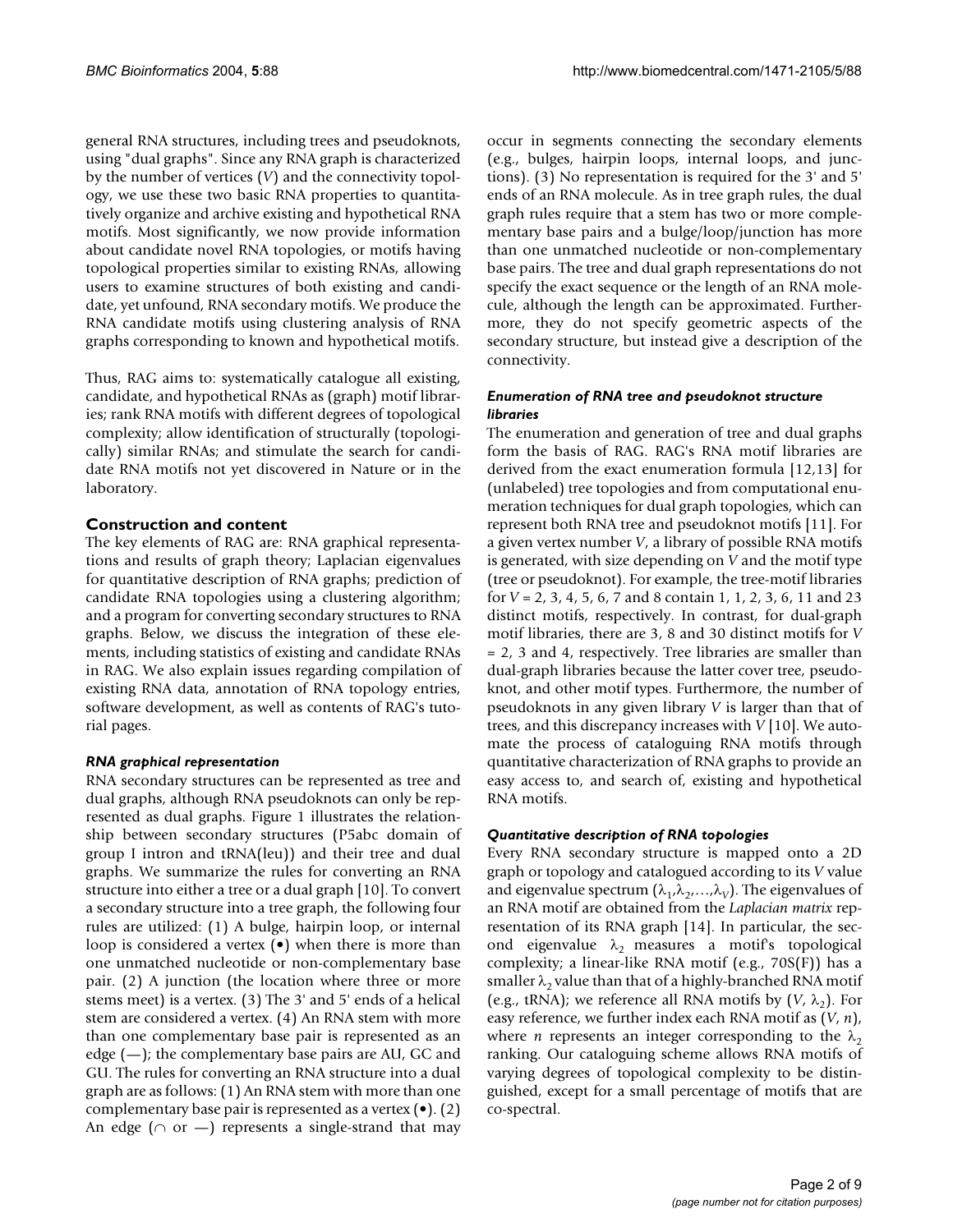<span id="page-2-0"></span>

**Graphical representations of RNA structures**. Secondary structures of P5abc and tRNA(leu) (top row) are represented as both tree (middle) and dual (bottom) graphs. We use corresponding labels S1, S2, etc. for stems and B1, B2, etc. for bulges, loops or junctions; the chain ends (B0) are not represented in dual graphs. In tree graphs, stems are represented as edges or lines (—) and bulges/loops/junctions/ chain ends as vertices (◆). In contrast, in dual graphs, bulges/ loops/junctions are represented as edges or lines (—) and stems as vertices (◆).

#### *Prediction of novel RNA topologies using clustering analysis*

Significantly, RNA's topological properties as described by Laplacian eigenvalues can be exploited to predict RNA topologies that are likely to exist in Nature. We use RNA topological descriptors and the method of Partitioning Around Medoids (PAM) to partition the enumerated RNA (tree and dual) graphs into RNA-like and non-RNA clusters or groups [15]. PAM partitions a set of data into k groups by using the Euclidean distance to assign objects closest to the k centers called medoids [16,17]. We choose  $k = 2$  to partition theoretical RNA graphs into RNA-like and non-RNA topologies. The RNA-like cluster must contain predominantly existing RNA topologies and the non-RNA cluster contains few or no natural RNA motifs in it. We consider unidentified RNA motifs in the RNA-like cluster as RNA candidates. This analysis can be performed for various tree and dual graph libraries, yielding predictions of RNA's structural repertoire for different RNA sizes. The accuracy of our analysis depends on the number of existing RNA motifs. We used a total of 26 motifs representing 2 to 6 vertex dual graphs; there are fewer known motifs with higher vertex numbers (*V* > 6).

#### *RNA tree and dual graph libraries*

Our current RAG version archives tree graphs having up to 10 vertices and dual graphs up to 4 vertices to cover RNA topologies up to about 200 nt; already, a library of 10-vertex tree graphs has 106 motifs and a 4-vertex dual graph library has 30 motifs. Figure 2 shows examples of RAG's tree libraries (A) and general RNA motif libraries (or dual graphs), including tree and pseudoknot motifs (B), organized by *V* and  $\lambda_2$ . Each library lists existing, candidate, and hypothetical RNA motifs, accompanied by available sequence, structural (2D and 3D) and functional data for natural motifs (about 26 found) through links to other databases (NDB, PseudoBase, 5S, etc.). As  $\lambda_2$  increases, motifs with higher-order junctions are formed. For example, the  $V = 5$  tree library with 3 distinct motifs is represented by the 70S (chain F) RNA with no junction ( $\lambda_2$  = 0.3820), by the P5abc domain of group I intron containing a 3-stem junction ( $\lambda_2$  = 0.5188), and by the tRNA with a maximum of 4-stem junction ( $\lambda_2$  = 1.000). Though most of the motifs in small libraries (*V* < 6) exist in Nature, the many possible but yet unobserved candidate motifs for larger graphs listed in RAG are likely to stimulate the search for novel RNA motifs. To facilitate finding novel RNA motifs, we indicate in our tree (from  $V = 3$  to  $V = 8$ ) and dual graph (for  $V = 3$  and  $V = 4$ ) libraries which motifs are most likely to exist in Nature. The predicted candidate motif numbers for 2-, 3-,..., 8-vertex tree libraries are 1, 1, 1, 0, 3, 4, 8, respectively; for 2-, 3- and 4-vertex dual graph libraries, the candidate motif numbers are 0, 2 and 8.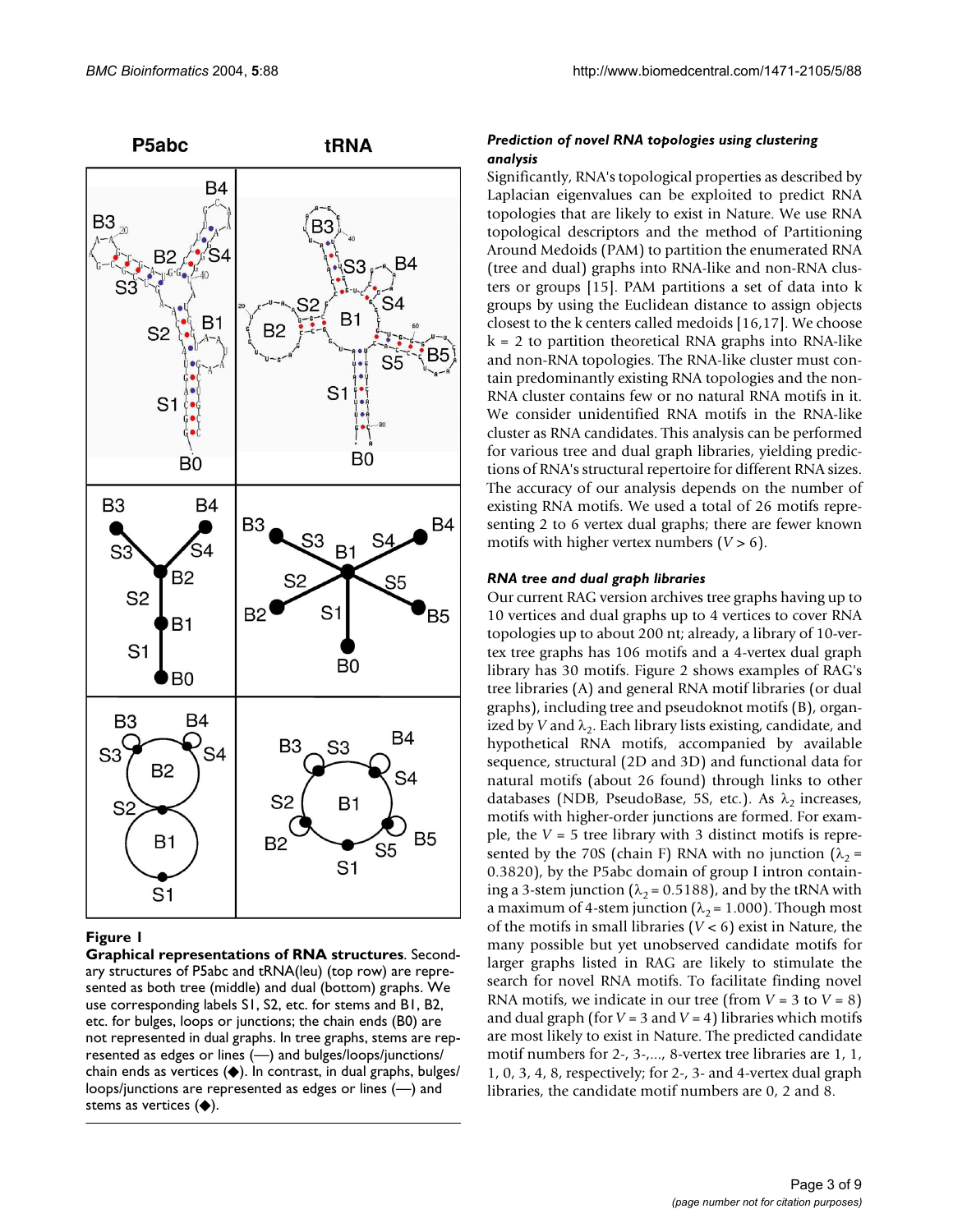



**Entries in tree and dual graph libraries.** The tree graph (A) and dual graph (B) motifs are ordered according to the vertex number *V* and the second smallest Laplacian eigenvalue λ<sub>2</sub>. Existing (red color), candidate (blue) and hypothetical (black) RNA motifs.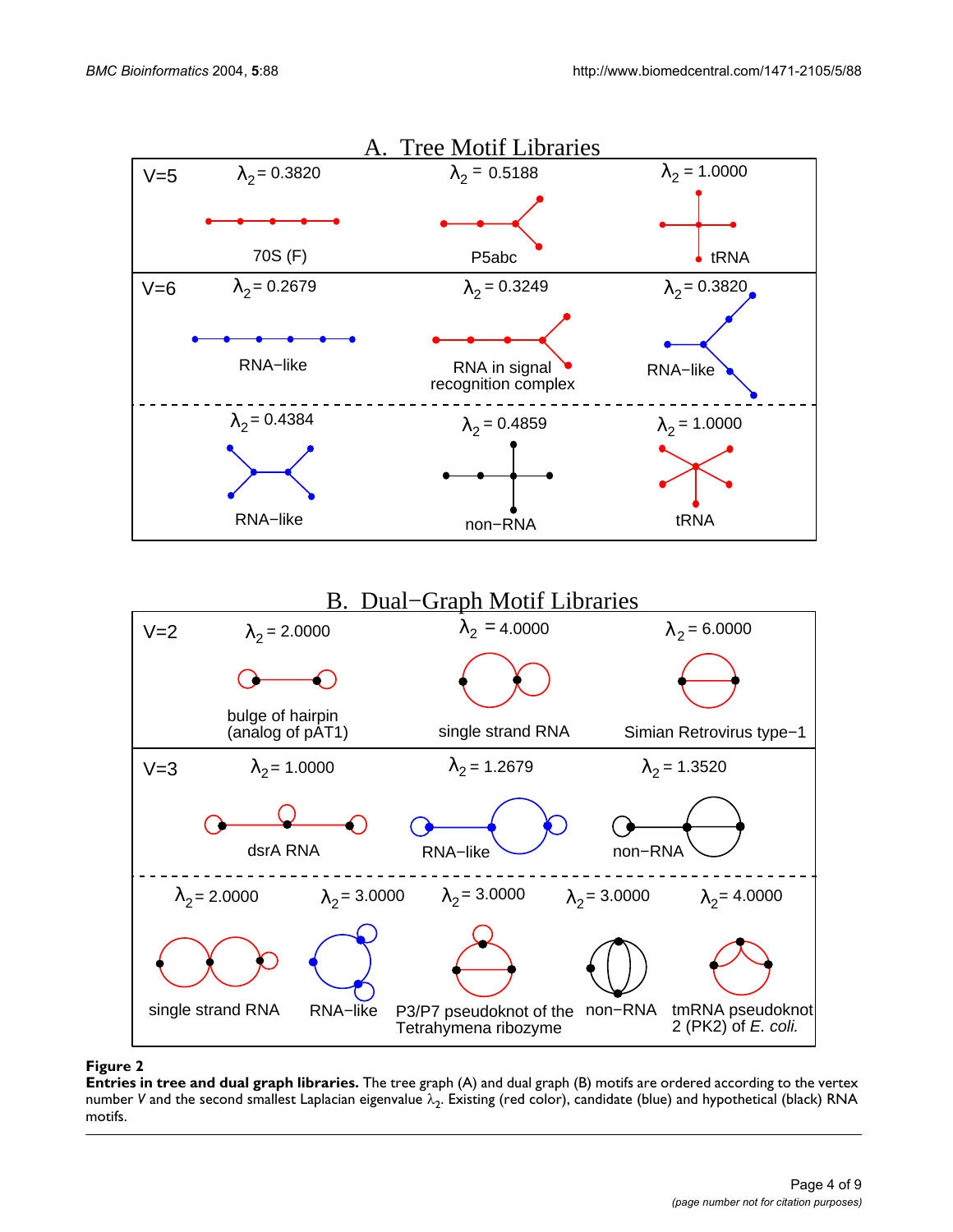#### *RNA Matrix Program*

In addition, RAG contains an RNA Matrix Program to assist structural and functional identification of RNA motifs. It converts a user-supplied secondary structure file (in 'ct' format) into its graphical representation (at present limited to tree graphs) and calculates the RNA graph's topological characteristics (vertex number *V*, eigenvalues, order of junctions or degree of vertices, etc.). Such information directs the user to the corresponding existing (or hypothetical) RNA motif in the database, with links to other RNA sequence, structure (2D and 3D) and function databases.

#### *Compilation of existing RNA data*

We collected data for existing RNAs from the literature and other databases. We conducted a thorough search of distinct RNA topologies in NDB and PseudoBase; RNA structure data in these databases are derived from experiments. We also used structural information from the Rfam database and sequences from the 5S rRNA database. The sequences in the 5S database were converted to secondary structures using a folding program (e.g., Mfold [18], Vienna RNAfold [19]) and then to RNA graphs using our RNA Matrix program. Since Mfold predictions are not exact, we indicate the source of the secondary structure in each topology entry where applicable. Thus, RAG represents a compilation of topologies from RNA primary, secondary and tertiary structures, as well as from enumerated structures. The compiled natural RNAs include RNA domains, whole RNAs and RNAs complexed with proteins.

# *Annotation of RNA topology entries*

Each RNA topology is annotated by the vertex number (V), graph ID (combination of vertex number and second eigenvalue), entire Laplacian eigenvalue spectrum, and status of topology (existing, candidate, hypothetical). For an existing RNA topology, its biological function is indicated together with an image of its secondary structure and hyperlinks to other databases providing further information about sequence, structure, and function. We also provide an internal link to other members of the same functional class with distinct secondary topologies.

# *Software development*

RAG is freely available as a web-based platform written in HTML to archive RNA motif libraries. The RNA Matrix Program module is written in the C language and its executable is embedded in RAG using PHP, an open source, server-side scripting language for creating dynamic Web pages. The Matrix Program converts a user-supplied secondary structure file in the .ct format. The .ct file is generated automatically by the Mfold program when an RNA sequence is folded. Since Mfold is not integrated into RAG, the .ct file must be saved by the user and then uploaded to our RNA Matrix Program server. In future versions of RAG, we plan to integrate the RNA folding program so that the only input from the user is the RNA sequence. We also plan to employ database technology to allow efficient storage and retrieval of many large candidate RNA motifs.

#### *RNA tutorial pages*

The tutorial pages are an integral part of RAG. These pages concisely explain all key concepts and methods used to construct RAG: RNA structure; graph theory and RNA structures; rules for representing RNA structures (trees and pseudoknots) as graphs, illustrated with examples; Laplacian matrix, spectral graph analysis; graph isomorphism; clustering of RNA motifs; and a glossary of technical terms. The tutorials are intended to aid users from both biological and mathematical backgrounds to navigate through the RAG database.

# **Utility and discussion**

Our cataloguing of existing, candidate and hypothetical RNA motifs is intended as a tool for searching existing RNAs and for discovering novel RNA molecules. RAG's organization of RNAs according to topological motifs rather than detailed sequence and structural features, as in current databases, will enable users to easily navigate through the space of RNA structural classes or libraries, which are catalogued by vertex number and second eigenvalue. The user starts with a higher-level topological description (i.e., size and complexity as quantified by vertex number and second eigenvalue) but is directed to specific sequence and structure information via links to other RNA databases; see Fig. [3.](#page-5-0) Our approach emphasizes global aspects of the RNA universe, an approach which is likely to be increasingly important in the genomic era, for example, in the design of sequences that fold into desired motifs [20].

RAG effectively lists RNA motifs by topological similarity, which may imply structural and functional similarities between neighboring motifs. Although our motif-ordering scheme suggests such a relation, the utility of our database does not depend on its existence. Many non-existing tree and pseudoknot topologies are similar to existing motifs, suggesting that they may be potential functional motifs. For example, most candidate motifs in *V* = 4 dual graph library resemble existing motifs.

#### *Searching for structural neighbors of an existing RNA*

RAG is useful when the user is searching for structural neighbors of a known RNA. Knowing structural neighbors helps to identify RNAs having potentially related functions. Figure 4 illustrates the steps in this search with a star-shaped, five-stem tRNA(leu) structure. First, the RNA sequence is folded using either Mfold or Vienna RNAfold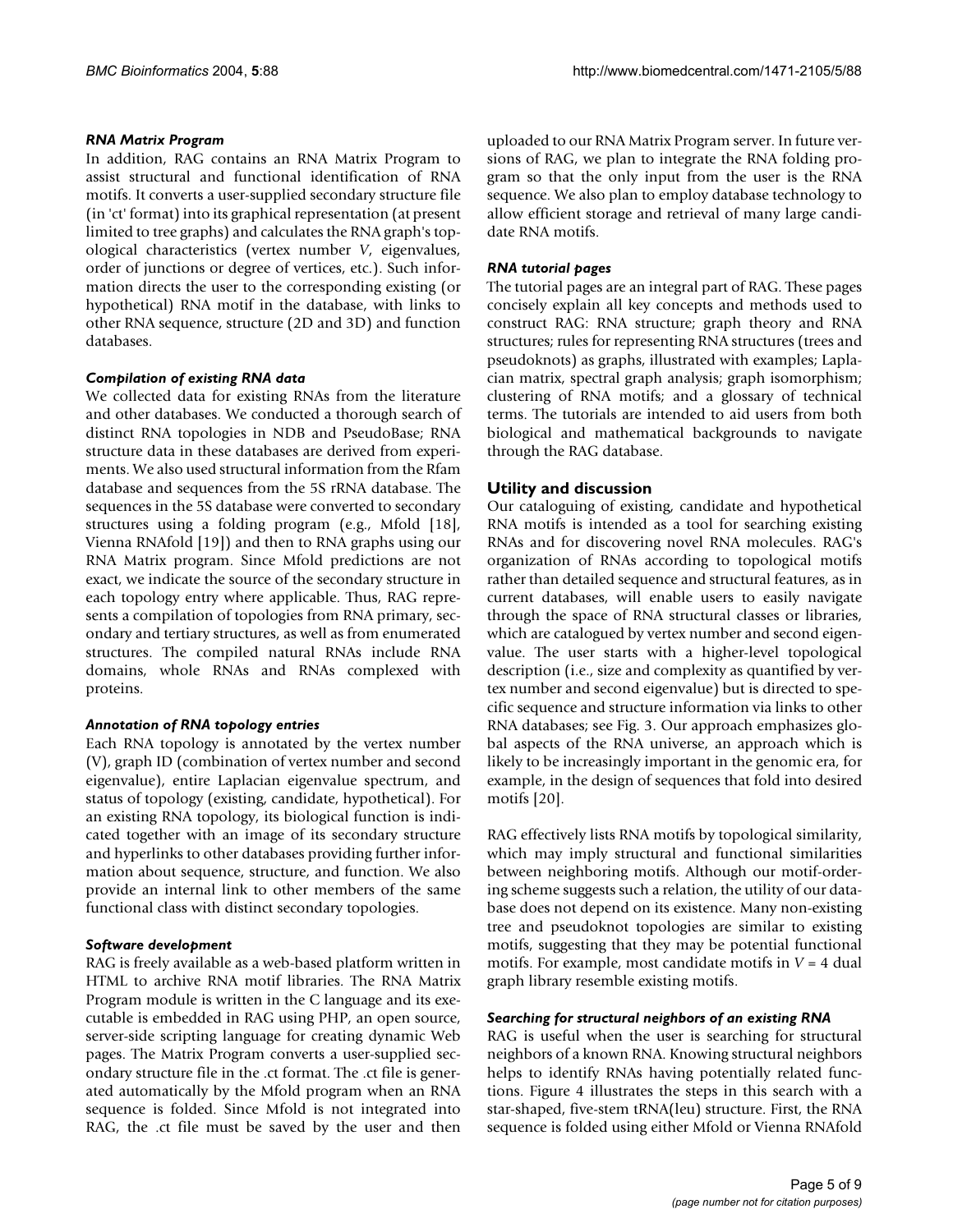<span id="page-5-0"></span>

**Organization of the RAG database**. Information about RNA's topological libraries in RAG is organized hierarchically according to graph motif type (tree or dual), vertex number, library of topologies, and status of topology (existing, candidate, or hypothetical), with hyperlinks to other databases providing sequence, structure, and function data of existing RNAs. The existing RNA topologies are also catalogued according to functional class. Other components of RAG include an RNA Matrix Program for converting a secondary structure into a tree graph and RNA tutorials on concepts and techniques employed.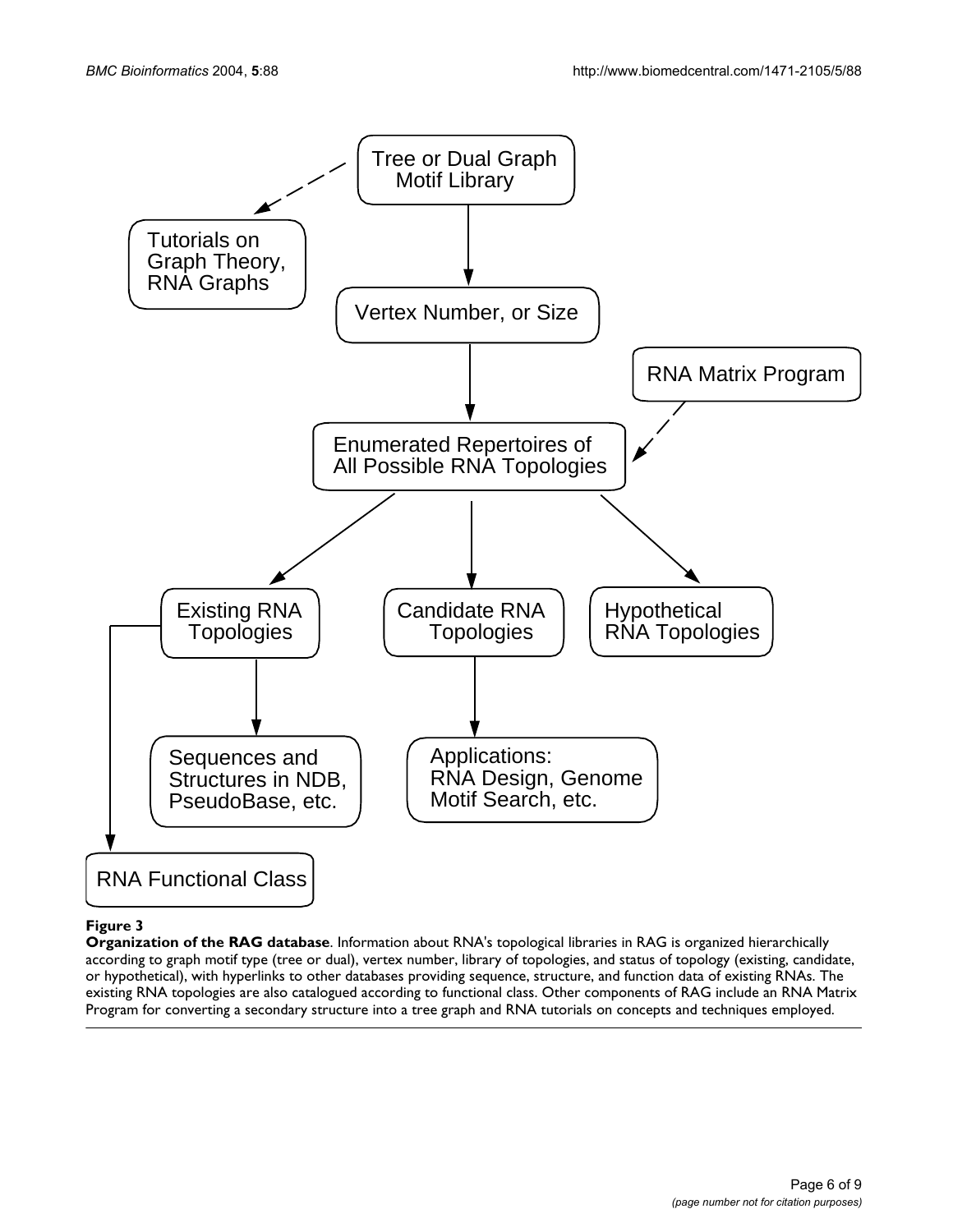

**Searching for structural neighbors of a natural RNA in RAG.** The search steps are illustrated using a star-shaped, fivestem tRNA(leu) structure, starting from its sequence to structural neighbors. The search utilizes an RNA folding program, RNA Matrix Program, and archived libraries of topologies.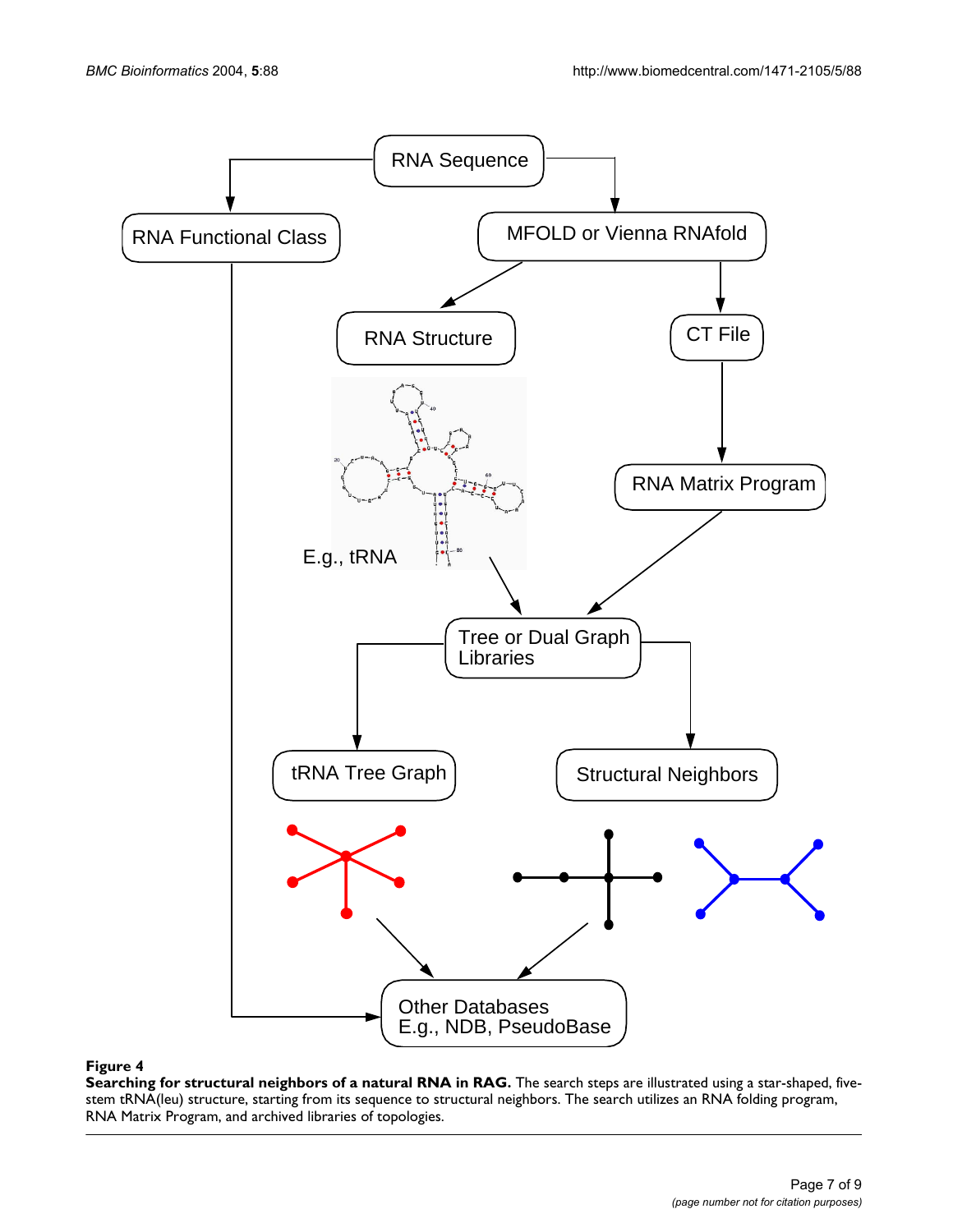program to produce a .ct file for the tRNA fold. If an experimental structure is available, the user can also construct a .ct file without using RNA folding programs to avoid structural inaccuracies. Second, the RNA Matrix Program converts the tRNA's .ct file into a 6-vertex tree graph and reports its topological properties (e.g., Laplacian eigenvalue spectrum). Third, information about the tree graph directs the user to the specific structure library (vertex number) and location or neighbor (eigenvalue spectrum) in which the tRNA graph is found. We find that tRNA(leu) has two 6-vertex closest structural neighbors, one of which is a candidate RNA and the other is a hypothetical RNA (see Fig. 4). A similar search using a 5S rRNA leads to a cluster of 5S structures.

#### *Applications in RNA design and motif searches*

Significantly, access to such candidate RNA motifs in RAG could stimulate both theoretical and experimental search for novel functional RNA molecules for various applications in biotechnology, chemistry and medicine. For example, novel motifs in RAG can be designed theoretically and their functional properties verified experimentally. Our group has already initiated research in this direction by coupling computational design with experimental *in vitro* selection method for identifying novel functional RNAs [21] (Gan and Schlick, in preparation). Another emerging application of candidate RNA topologies is in the computational search for novel RNA genes. We have begun using novel topologies in RAG as templates in our search for RNA-like genes in bacterial genomes via RNA motif scanning and folding algorithms. Other uses of the RAG database are anticipated in the near future.

We plan to enhance RAG in several significant ways. First, we will use graphs with labeled vertices and directed edges to allow differentiation of specific loops/bulges/junctions and determination of strand directions in RNA secondary motifs. Second, we will exploit database technologies for storage and retrieval to greatly expand the number of RNA graphs available for analysis and application. Third, we plan to classify existing RNA topologies into functional categories to complement our mathematical cataloguing scheme.

#### **Conclusions**

Both natural and synthetic RNAs have diverse functional roles. The range of their structural motifs is rapidly increasing, especially from genomics projects for identifying novel non-coding RNAs [1,2]. The RAG database uniquely organizes all known and hypothetical RNA motifs by schematic graphical representations. Although the size of natural RNAs' structural repertoire is not known, some of our predicted candidate motifs may be found in novel RNA genes or synthesized in the laboratory. Perhaps, the quest for RAG's missing motifs may echo the search for missing elements in the early days of the chemical periodic table. We invite users to explore RAG and send us their comments to RAG@biomath.nyu.edu.

#### **Availability**

The database is accessible on the web at

http://monod.biomath.nyu.edu/rna

#### **Contact**

RAG@biomath.nyu.edu.

#### **Authors' Contributions**

DF was responsible for organizing the tree and dual graph libraries as well as writing and editing the manuscript. NK performed the PAM clustering analyses of RNA graphs. NS wrote a program for enumerating dual graphs using a probabilistic method. JZ wrote and incorporated the RNA Matrix Program in RAG. UL used an exact method for the enumeration of small dual graphs. HHG and TS conceived and co-supervised the whole project, including writing and editing the database and manuscript.

#### **Acknowledgments**

This work was supported by a Joint NSF/NIGMS Initiative to Support Research Grants in the Area of Mathematical Biology (DMS-0201160) as well as Human Frontier Science Program (HFSP). D. Fera acknowledges support from the Dean's Undergraduate Research Fund and a summer fellowship from the Department of Chemistry.

#### **References**

- 1. Eddy SR: **[Non-coding RNA genes and the modern RNA world](http://www.ncbi.nlm.nih.gov/entrez/query.fcgi?cmd=Retrieve&db=PubMed&dopt=Abstract&list_uids=10.1038/35103511)[.](http://www.ncbi.nlm.nih.gov/entrez/query.fcgi?cmd=Retrieve&db=PubMed&dopt=Abstract&list_uids=11733745)** *Nat Rev Genet* 2001, **2:**919-929.
- 2. Storz G: **[An expanding universe of noncoding RNAs.](http://www.ncbi.nlm.nih.gov/entrez/query.fcgi?cmd=Retrieve&db=PubMed&dopt=Abstract&list_uids=10.1126/science.1072249)** *Science* 2002, **296:**1260-1263.
- 3. Berman HM, Westbrook J, Feng Z, Iype L, Schneider B, Zardecki C: **[The Nucleic Acid Database](http://www.ncbi.nlm.nih.gov/entrez/query.fcgi?cmd=Retrieve&db=PubMed&dopt=Abstract&list_uids=10.1107/S0907444902003487)[.](http://www.ncbi.nlm.nih.gov/entrez/query.fcgi?cmd=Retrieve&db=PubMed&dopt=Abstract&list_uids=12037326)** *Acta Crystallogr D Biol Crystallogr* 2002, **58:**889-898.
- 4. Berman HM, Olson WK, Beveridge DL, Westbrook J, Gelbin A, Demeny T, Hsieh SH, Srinivasan AR, Schneider B: **[The Nucleic-](http://www.ncbi.nlm.nih.gov/entrez/query.fcgi?cmd=Retrieve&db=PubMed&dopt=Abstract&list_uids=1384741)[Acid Database - A Comprehensive Relational Database of 3-](http://www.ncbi.nlm.nih.gov/entrez/query.fcgi?cmd=Retrieve&db=PubMed&dopt=Abstract&list_uids=1384741) [Dimensional Structures of Nucleic-Acids.](http://www.ncbi.nlm.nih.gov/entrez/query.fcgi?cmd=Retrieve&db=PubMed&dopt=Abstract&list_uids=1384741)** *Biophysical Journal* 1992, **63:**751-759.
- 5. van Batenburg FHD, Gultyaev AP, Pleij CWA, Ng J, Oliehoek J: **[Pseu](http://www.ncbi.nlm.nih.gov/entrez/query.fcgi?cmd=Retrieve&db=PubMed&dopt=Abstract&list_uids=10.1093/nar/28.1.201)[doBase: a database with RNA pseudoknots](http://www.ncbi.nlm.nih.gov/entrez/query.fcgi?cmd=Retrieve&db=PubMed&dopt=Abstract&list_uids=10.1093/nar/28.1.201)[.](http://www.ncbi.nlm.nih.gov/entrez/query.fcgi?cmd=Retrieve&db=PubMed&dopt=Abstract&list_uids=10592225)** *Nucleic Acids Research* 2000, **28:**201-204.
- 6. Cannone JJ, Subramanian S, Schnare MN, Collett JR, D'Souza LM, Du YS, Feng B, Lin N, Madabusi LV, Muller KM, Pande N, Shang ZD, Yu N, Gutell RR: **The Comparative RNA Web (CRW) Site: an online database of comparative sequence and structure information for ribosomal, intron, and other RNAs.** *BMC Bioinformatics* 2002, **3:**.
- 7. Griffiths-Jones S, Bateman A, Marshall M, Khanna A, Eddy SR: **[Rfam:](http://www.ncbi.nlm.nih.gov/entrez/query.fcgi?cmd=Retrieve&db=PubMed&dopt=Abstract&list_uids=10.1093/nar/gkg006) [an RNA family database](http://www.ncbi.nlm.nih.gov/entrez/query.fcgi?cmd=Retrieve&db=PubMed&dopt=Abstract&list_uids=10.1093/nar/gkg006)[.](http://www.ncbi.nlm.nih.gov/entrez/query.fcgi?cmd=Retrieve&db=PubMed&dopt=Abstract&list_uids=12520045)** *Nucleic Acids Res* 2003, **31:**439-441.
- 8. Tamura M, Hendrix DK, Klosterman PS, Schimmelman NR, Brenner SE, Holbrook SR: **[SCOR: Structural Classification of RNA, ver](http://www.ncbi.nlm.nih.gov/entrez/query.fcgi?cmd=Retrieve&db=PubMed&dopt=Abstract&list_uids=10.1093/nar/gkh080)[sion 2.0](http://www.ncbi.nlm.nih.gov/entrez/query.fcgi?cmd=Retrieve&db=PubMed&dopt=Abstract&list_uids=10.1093/nar/gkh080)[.](http://www.ncbi.nlm.nih.gov/entrez/query.fcgi?cmd=Retrieve&db=PubMed&dopt=Abstract&list_uids=14681389)** *Nucleic Acids Res* 2004, **32 Database issue:**D182-D184.
- 9. Nagaswamy U, Larios-Sanz M, Hury J, Collins S, Zhang ZD, Zhao Q, Fox GE: **[NCIR: a database of non-canonical interactions in](http://www.ncbi.nlm.nih.gov/entrez/query.fcgi?cmd=Retrieve&db=PubMed&dopt=Abstract&list_uids=10.1093/nar/30.1.395) [known RNA structures](http://www.ncbi.nlm.nih.gov/entrez/query.fcgi?cmd=Retrieve&db=PubMed&dopt=Abstract&list_uids=10.1093/nar/30.1.395)[.](http://www.ncbi.nlm.nih.gov/entrez/query.fcgi?cmd=Retrieve&db=PubMed&dopt=Abstract&list_uids=11752347)** *Nucleic Acids Research* 2002, **30:**395-397.
- 10. Gan HH, Pasquali S, Schlick T: **[Exploring the repertoire of RNA](http://www.ncbi.nlm.nih.gov/entrez/query.fcgi?cmd=Retrieve&db=PubMed&dopt=Abstract&list_uids=10.1093/nar/gkg365) [secondary motifs using graph theory; implications for RNA](http://www.ncbi.nlm.nih.gov/entrez/query.fcgi?cmd=Retrieve&db=PubMed&dopt=Abstract&list_uids=10.1093/nar/gkg365) [design](http://www.ncbi.nlm.nih.gov/entrez/query.fcgi?cmd=Retrieve&db=PubMed&dopt=Abstract&list_uids=10.1093/nar/gkg365)[.](http://www.ncbi.nlm.nih.gov/entrez/query.fcgi?cmd=Retrieve&db=PubMed&dopt=Abstract&list_uids=12771219)** *Nucleic Acids Res* 2003, **31:**2926-2943.